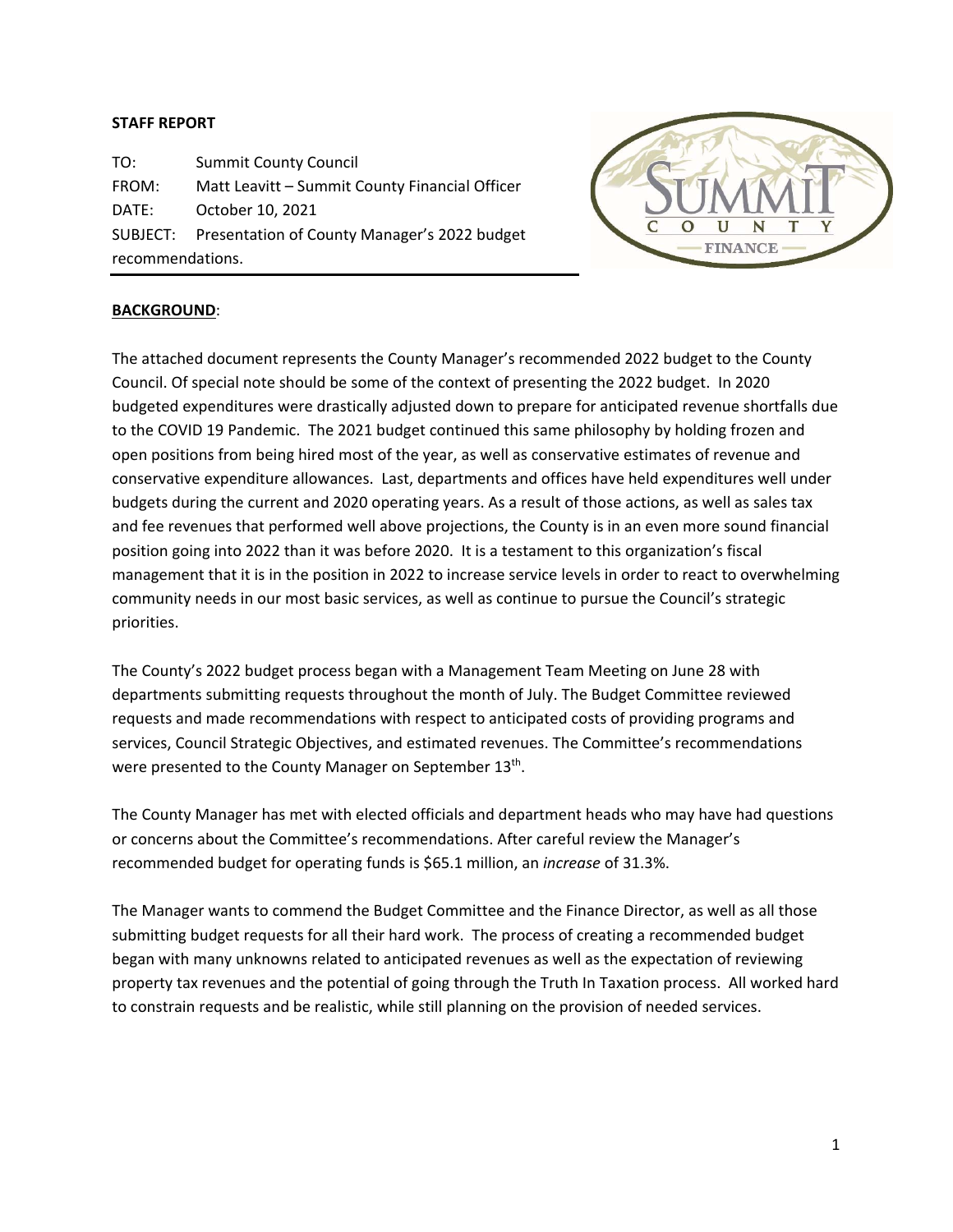# **COUNCIL REQUIRED ACTION:**

**No Council action is required at this time. The Manager's Recommendation kicks off the Council's 2022 budget deliberations that will occur in November in preparation for adoption consideration and public hearings during the first two weeks of December.** 

# **SUMMARY INFORMATION:**

# Revenues:

Earlier in 2020 the County reacted to the anticipated economic impacts on County revenues by amending the adopted 2020 budget. The end of April the original 2020 budget of \$61.4 million was reduced by 12.8% to \$54.2 million. At the time the budget was amended there were many unknowns regarding the depth and the breadth of the impacts on the Summit County economy and County revenues. Actual revenues from operating funds came in at \$57.2 million for 2020. For budgeting purposes in 2021 the County continued to remain conservative due to the uncertainties regarding market related revenues such as sales and use taxes and building permits.

Estimated revenues for 2022 are \$65.1 million, an increase of \$6.0 million or 10.1%. The anticipated revenues for 2022 reflect the actual amounts received in 2020 and 2021. Over \$1.4 million is budgeted to come from surplus funds that were accumulated as a result of budget amendments made early in 2020 as a result of the COVID‐19 pandemic shutting down significant industries within the local economy. Sales and use tax revenues were received higher than anticipated, despite the pandemic, and contributed to fund balances. Other revenues such as building permits, engineering fees, and recording fees also were received higher than anticipated all contributing to accumulated fund balances.

In 2017 the County went through the Truth in Taxation process for the general and municipal services funds. At that time the County also committed to evaluate the need for Truth in Taxation every four to five years. 2021 is the year in which the County's taxing authorities (General Fund, Municipal Fund, Assessing and Collecting and Service Areas number 6 and 8, etc) were reviewed for the need for Truth In Taxation (TNT) and the budget committee made recommendations that the County go through TNT. However, after consultation and direction from the Council, in addition to consideration of accumulated fund balances, the Manager is recommending that the County delay the TNT process in favor of utilizing fund balances for County operations. The other factor weighing on the Council in their advice not to pursue TNT is that their top priority during this election season is to see the General Obligation Bond for Open Space have a successful vote in the 2021 election. Pursuing both TNT and the Bond election could be counterproductive.

Revenues from taxes in 2022 have been adjusted to reflect amounts conservatively predicted for 2020‐ 2021. Although the budget committee's recommendation reflects an additional increase of \$2.0 million due to the TNT process, the Manager's recommended budget is \$3.3 million (9.1 percent) increase in tax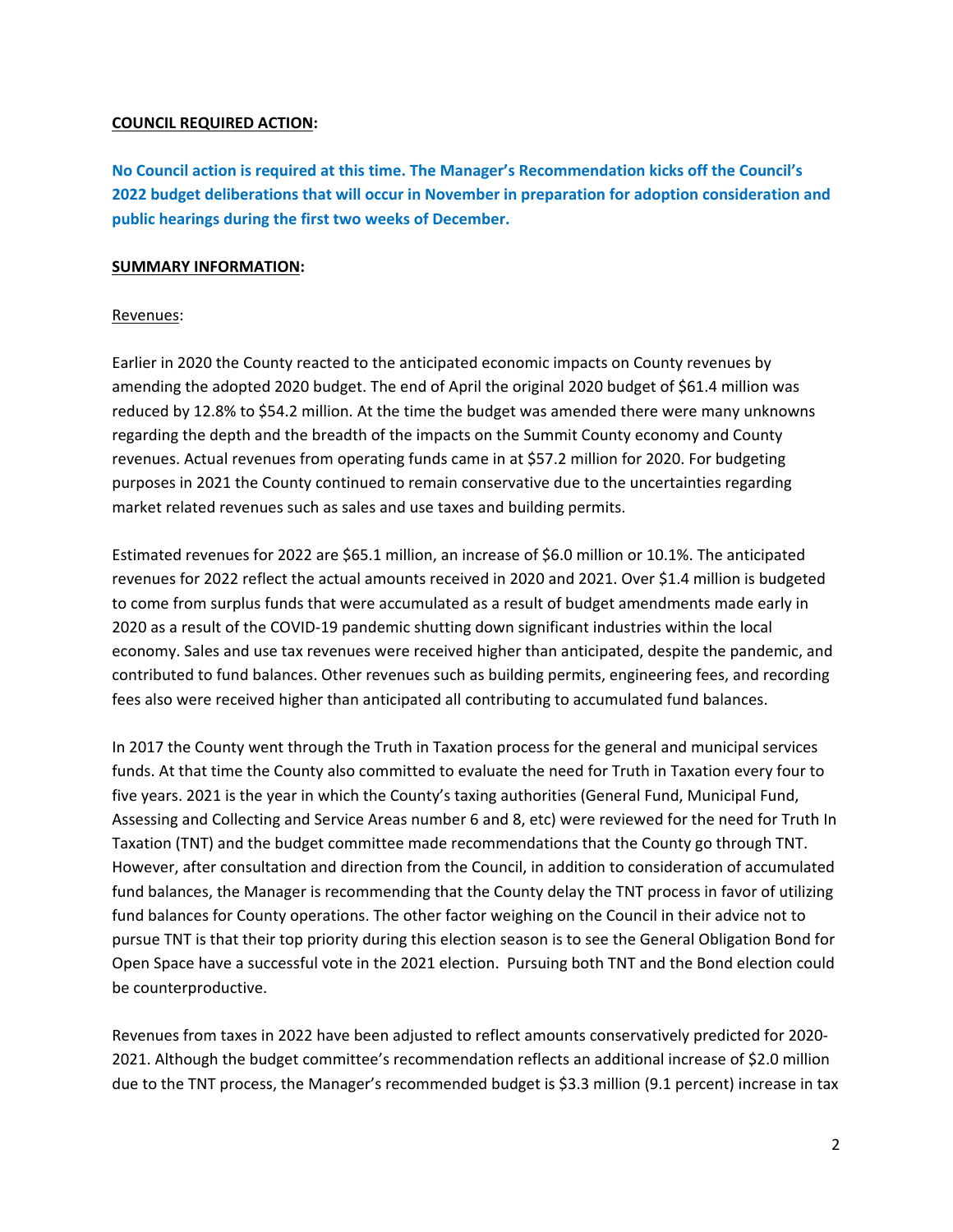revenues. This is an increase in anticipated property tax revenues, adjusted for property tax revenues billed in 2021 (\$27.1 million, or 4.1 percent) as well as sales tax revenues (\$1.3 million, or 11.2 percent).

Revenues from licenses and permits are estimated at \$2.7 million, an increase of \$562 thousand (25.2 percent). The majority of revenues from licenses and permits is from building permits (\$400 thousand) which have been increased to reflect ongoing construction activity within the County, but still remain lower than 2019 revenues (\$2.1 million). Engineering permit revenues are also estimated higher in 2022 (\$145 thousand, or 43.9%) due to an adjustment in 2020 to the MS4 fee schedule.

38.7% of intergovernmental revenues are received through the Public Health functions and are used to support those programs. Estimated revenues from Public Health grants are \$318 thousand higher (8.5 percent) than the 2021 amended budget amounts. The increase in operation grants for Public Health does not reflect the anticipated \$8.0 million in American Rescue Plan Act (ARPA) grants for Public Health programs to be utilized between 2021‐2024. The ARPA funds are to be used for specific purposes and are not reflected in the 2022 operating budget.

Revenues from fees are estimated to be 7.2% higher (\$460 thousand) as a result of revenues from recorder fees as well as attorney fees. An interlocal agreement with High Valley Transit District (HVTD) allows the County to charge for services provided by the County to HVTD.

Due to the Council direction to defer TNT to a later year the contributions from surplus have increased in order to balance the 2022 recommended budget. The County Manager recommends that the surpluses that have accumulated as a result of amending budgets in 2020 and being conservative in 2021 with regards to the operating budgets the County has accumulated sufficient fund balances that can be used to maintain continuity of operations and address Council priorities in 2022. It is recommended that nearly \$1.4 million in general and \$260 thousand in assessing and collecting fund balances be used for operations in 2022.



The following charts compare the 2021 amended budgeted revenues with the 2022 recommended revenues.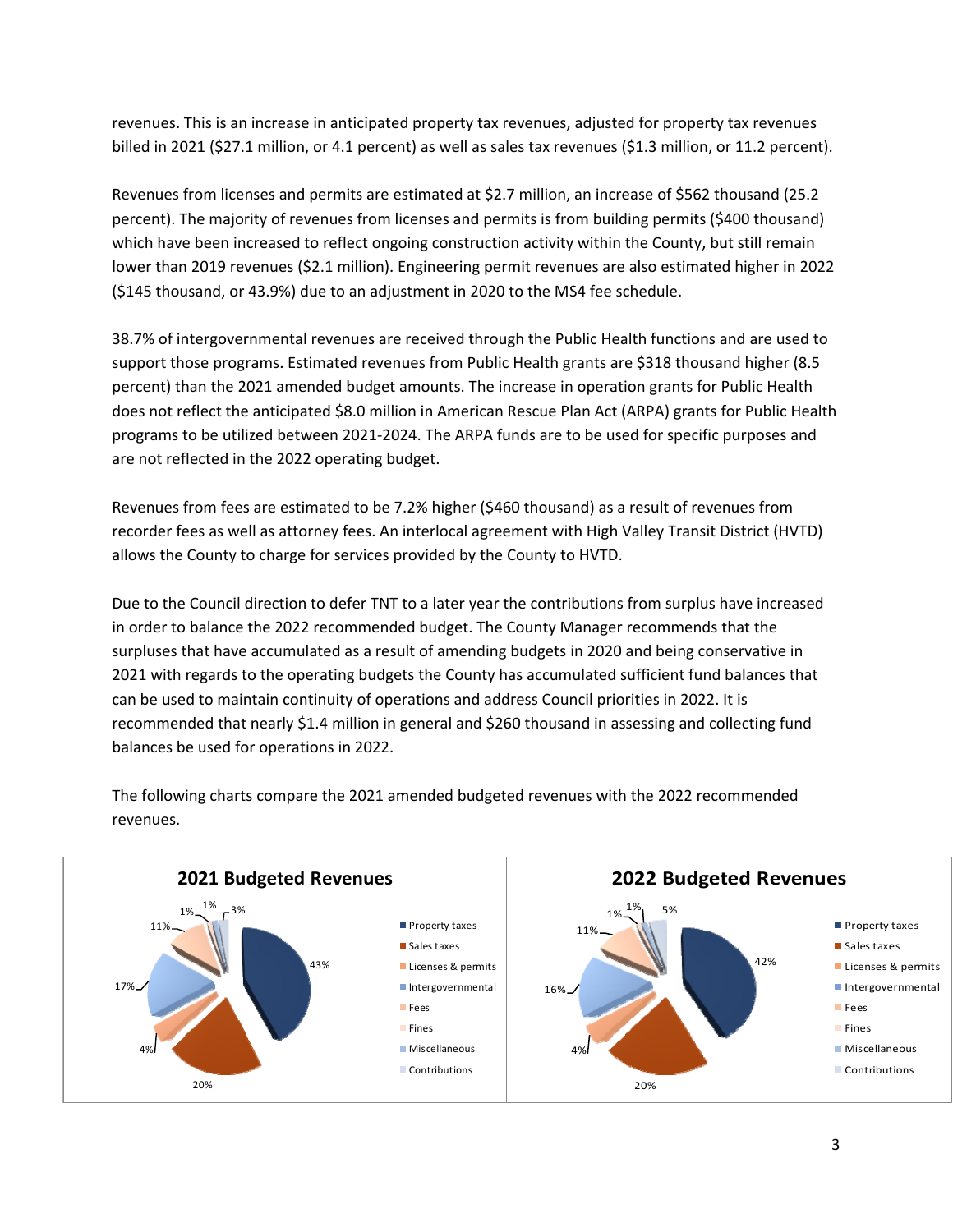# Expenses:

The Manager continues to evaluate employee positions as they become open. Positions are evaluated based on need and ability to address Council directives. Many positions that were frozen as a result of amending budgets in 2020 have been allowed to be filled towards the end of 2021. As part of the Manager's recommended budget the positions of Dispatcher, Early Intervention Specialist, and Accountant are currently not filled, but are being budgeted to be filled in 2022. Additionally, the Manager's recommended budget in regards to FTE/PTE additions recognizes the needs of community service levels, Councils direction on service levels and the recognition that some revenues have been granted for specific purposes. The recommended budget includes the addition of the following positions:

- 1) Recorder Deputy in the Recorder's Office;
- 2) County Investigator in the Attorney's Office, to be used to assist with School Resource Officers;
- 3) Code Enforcement Officer in Community Development;
- 4) Stormwater Inspector in Engineering, paid for from MS4 permits;
- 5) Two (2) Patrol Deputies, to provide additional services across the County;
- 6) Evidence Technician, to offset overtime hours used by a current Dispatcher used as a fill‐in;
- 7) Corrections Nurse, to assist with overtime and liability issues in the Corrections Division;
- 8) Tobacco Health Educator, funded by Public Health grants;
- 9) Maintenance Technician, to address additional facility maintenance needs;
- 10) Equipment Operator, to assist with roads maintenance and snow plowing.

The Council will be meeting with each department requesting additional staffing at upcoming Council meetings in order to provide further clarity in regards to need. The budget committee and Manager recognize that in order to provide additional services or address upcoming opportunities the County will require adjustments to the Chart of Positions (COP) including authorizing additional FTE's.

The Council asked the Manager to address pay and benefit competitive information as part of the 2022 budget process. A market study will be briefed soon that will provide information to the Council to make decisions on market adjustments to our pay structure. The Council will be contemplating cost of living adjustments, and merit increases. There are dollar place holders within the Manager's recommendation in order to provide the Council flexibility in this process.

General government functions represent most elected offices, excluding the Sheriff, and the planning department. A 13.2 percent increase primarily reflects natural increases in program budgets and the addition of a new department – Public Lands Management. The Public Lands Management (\$584 thousand) department has been created to address the Council priority of sustainability, watershed protection and land preservation. It is anticipated that this new department will be funded by grants received by the County as well as utilizing those grants for a greater benefit and larger return on investment for this program through the creation of a Resiliency Fund over time. General government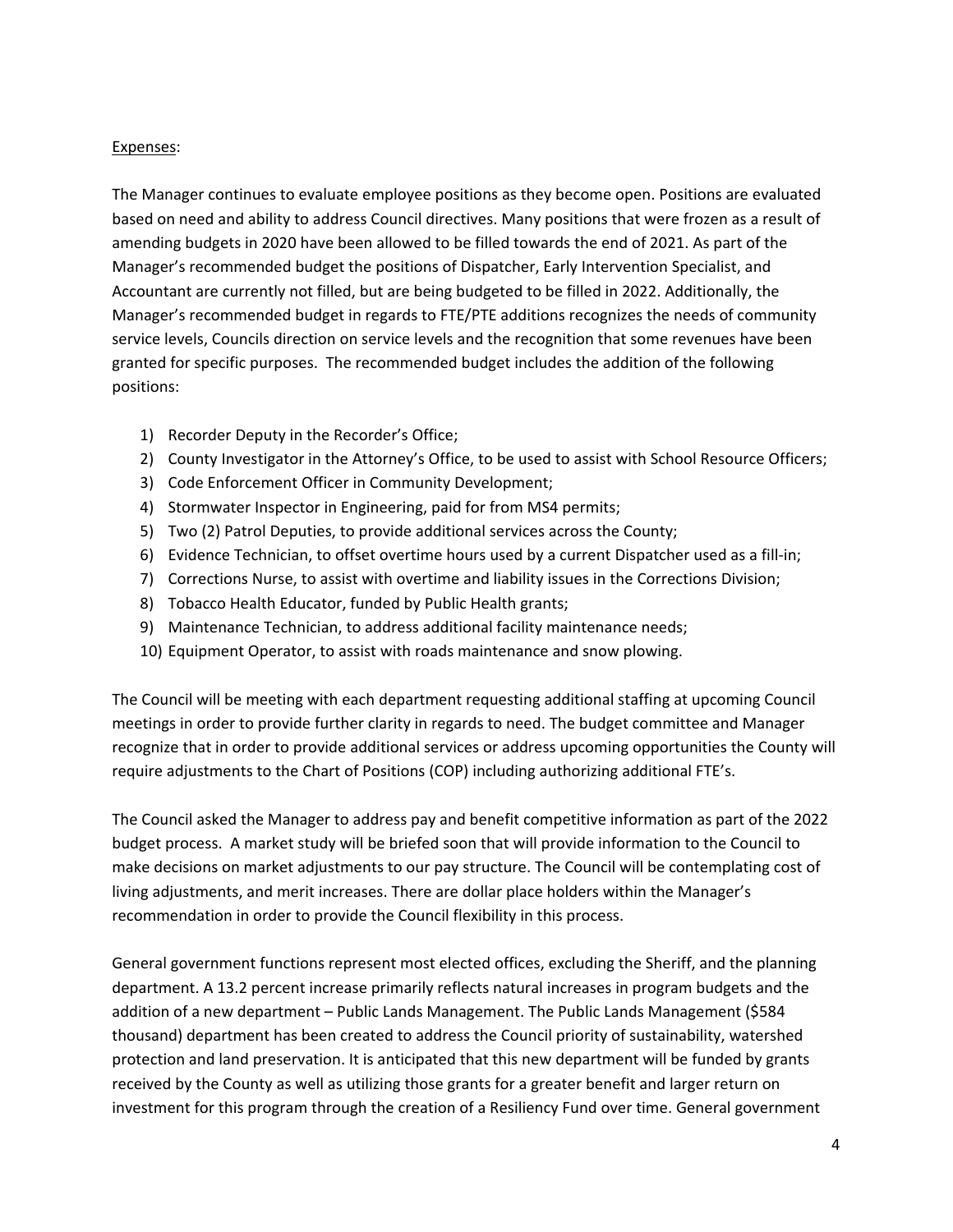also includes the addition of an Investigator (Attorney's Office), Accountant (Finance), and Code Enforcement Officer (Community Development).

The Manager's recommended budget for public safety is an increase of 2.3 percent, or \$474 thousand. An estimated \$380 thousand represents the adjustment made as a result of the Council adopting a new step increase program for sworn officers. This was implemented in order to recruit and retain officers in an aggressive labor market. The results of the recruitment effort have been very positive. Another \$325 thousand is recommended for the two (2) additional patrol deputies and part‐time corrections nurse, positions deemed necessary to address potential liability issues with either short‐staffed patrol shifts or the absence of an available nurse in the corrections facility. The increases in Public Safety are offset by holding the EMS program to similar funding as for 2022 with the anticipation that a program be created for ongoing EMS services within the County being developed and implemented in the upcoming year(s).

Public works recommended budget is \$11.0 million, an increase of \$2.0 million (28.2 percent). Funding for the collecting of solid waste contract is anticipated to increase \$889 thousand as a result of rebidding the collection contract and increased prices for the services which include curbside recycling collection. The Weed Control division is anticipating a grant in the amount of \$325 thousand which accounts for the significant increase in that program. Public works also anticipates an additional position, Equipment Operator, to be shared with Service Area #6 in order to maintain roads.

Government services are those programs that support and provide services to the County such as information technology, facilities, and personnel. Included in government services are also the library and history programs. The recommended budget for government services is \$8.3 million, an increase of 4.1 percent or \$627 thousand. The Manager recommends a position within the Parks and Grounds division of Facilities in order to help with maintenance of County assets. The Manager's recommended budget also includes an increase in County Fair due to a new concert series program which is anticipated to increase corresponding revenues and lower the County subsidy of this overall event.

Public health, which is funded 54.9% in the recommended budget by intergovernmental revenues in the form of grants, is recommended at \$7.3 million, an increase of 18.5 percent. Intergovernmental revenues, primarily grants from Federal and State programs, are anticipated to increase \$318 thousand, or 8.5 percent. Recommended County funding for Council priorities such as mental health and substance abuse prevention remain firm compared to prior years and the County continues to maintain strong partnerships within the community to support these programs.

The following charts show County spending by function comparing 2021 amended budget with the recommended 2022 budget.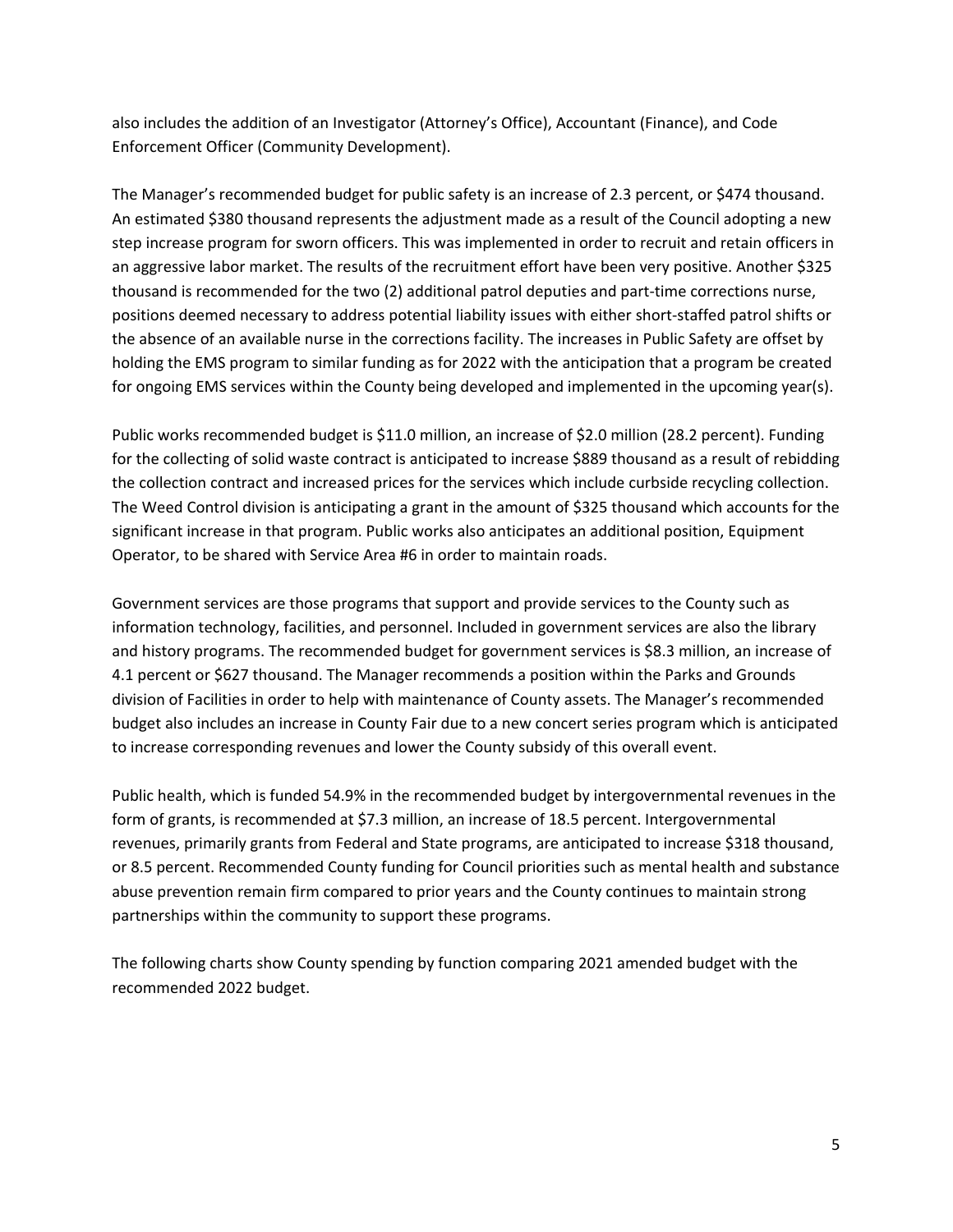

# **FURTHER ACTION:**

There will be scheduled ongoing Council meetings between October 13<sup>th</sup> and December 8<sup>nd</sup>. The Council is scheduled to have public hearings on the 2022 budget, in addition to amending the 2021 budget, at the December 1<sup>st</sup> and 8<sup>th</sup> meetings. In order to cover the Manager's recommended budget and prepare for adoption at the December  $8<sup>th</sup>$  meeting, staff is preparing a proposed meeting schedule for the Council's consideration. This schedule may be discussed at the presentation of the Manager's recommended 2022 budget on October 13th.

The department level budget is attached to the staff report. Staff is preparing a more detailed budget book that will be distributed to the Council during the October 13<sup>th</sup> meeting.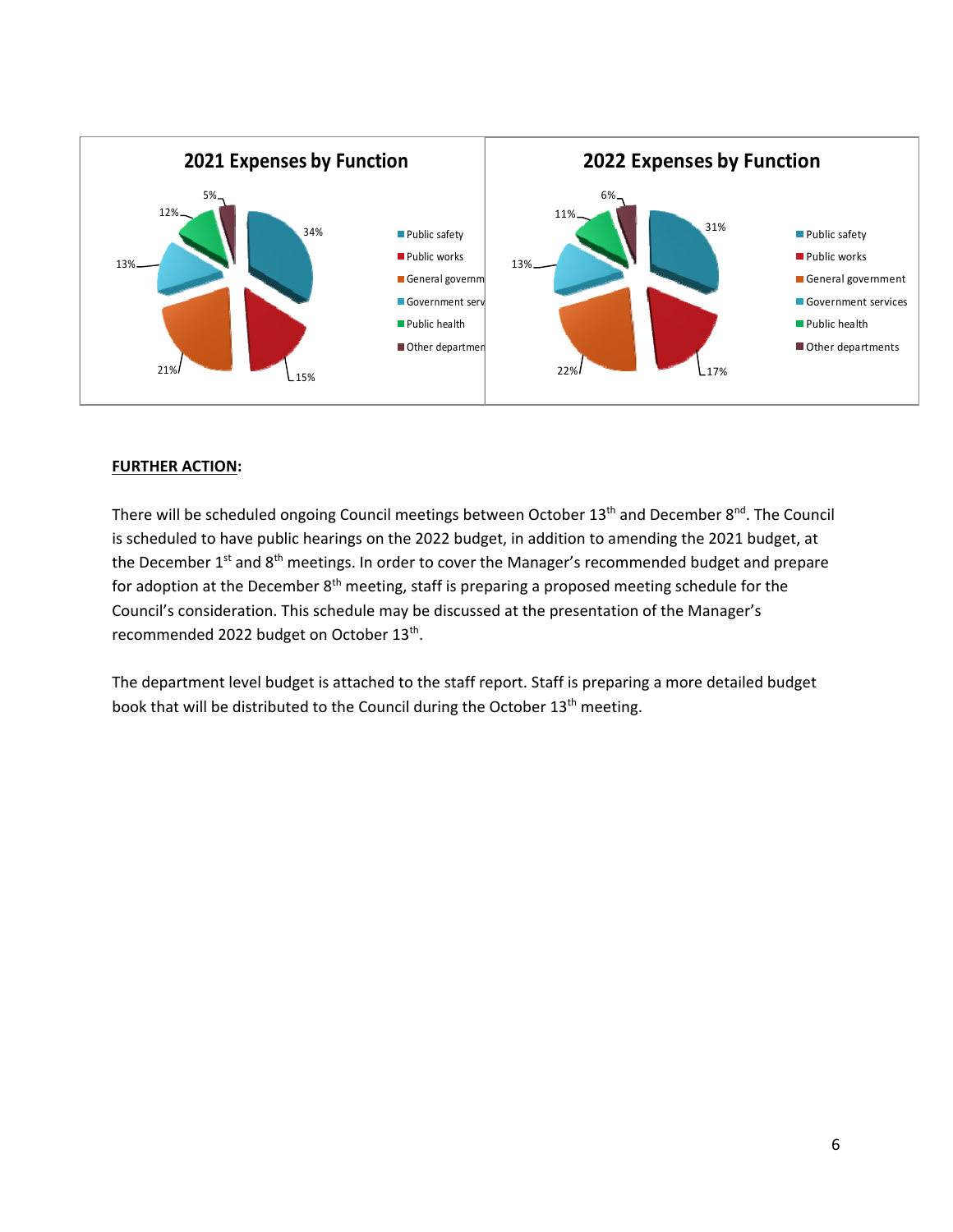| 2018                     | <b>ACTUALS</b><br>2019 | 2020 | AMEND BUD<br>2021 | <b>REQUESTED</b><br>2021 | <b>COMMITTEE</b><br>2021 | <b>MANAGER</b><br>2021 |
|--------------------------|------------------------|------|-------------------|--------------------------|--------------------------|------------------------|
| U<br>O<br><b>FINANCE</b> | N                      |      |                   |                          |                          |                        |

The following is a compilation of budgets submitted by the various departments in Summit County. The budget committee has done a detailed review, they have met with each department, the Manager and the County Council. All departments which had a concern with the budget the committee recommended was given an opportunity to meet with both the County Manager and the County Council.

The following "operating budget" consists of the general, municipal services, and assessing & collecting funds. These funds provide the primary resources for funding essential County services. The budget is presented at the departmental level and includes actual amounts for year-end 2018 2020. The budget for 2021 and the 2022 budget recommendations at different levels are also presented.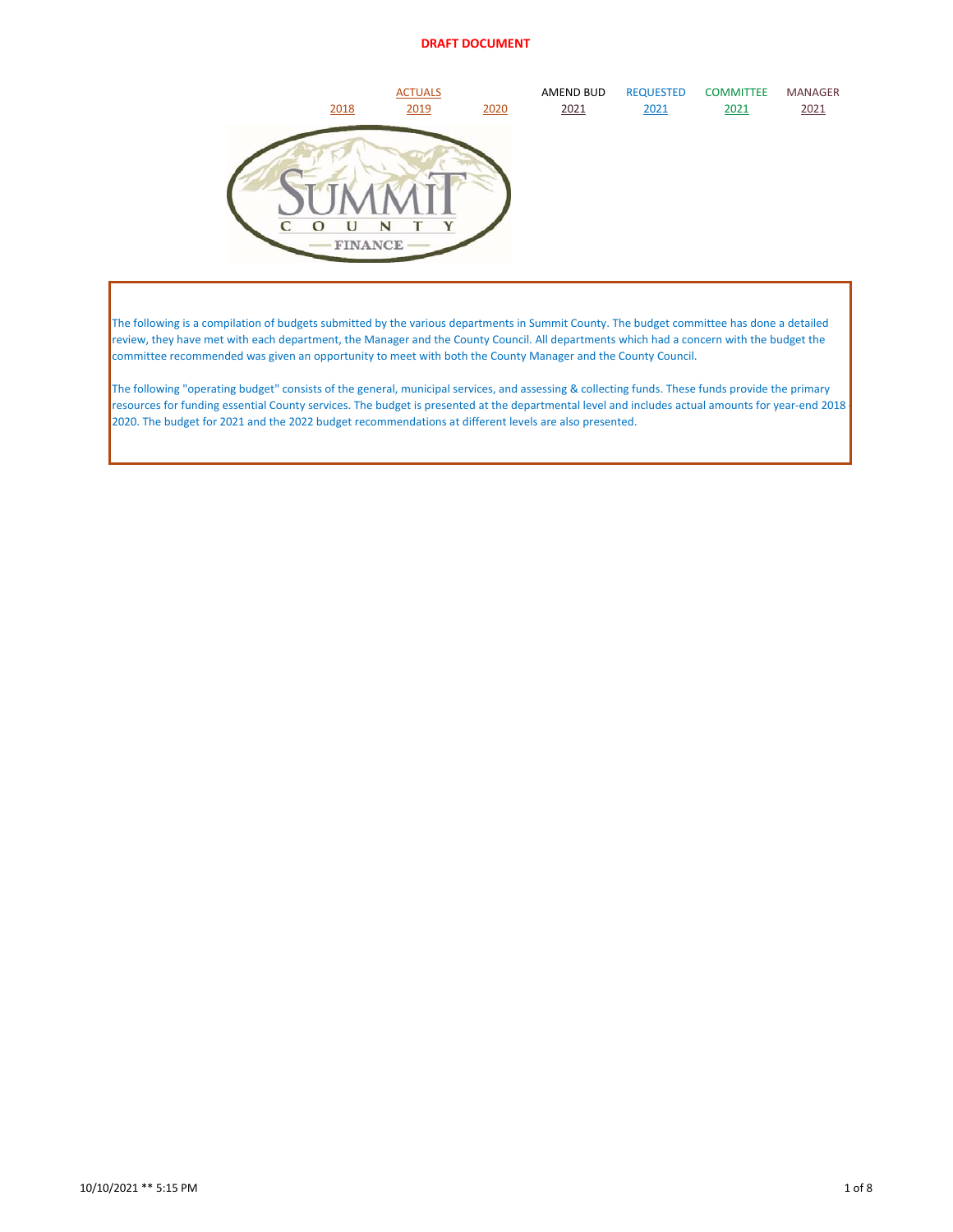|                                                                                 | 2018       | <b>ACTUALS</b><br>2019 | 2020       | <b>AMEND BUD</b><br>2021 | <b>REQUESTED</b><br>2021 | <b>COMMITTEE</b><br>2021 | <b>MANAGER</b><br>2021 |
|---------------------------------------------------------------------------------|------------|------------------------|------------|--------------------------|--------------------------|--------------------------|------------------------|
| <b>OPERATING FUNDS:</b>                                                         |            |                        |            |                          |                          |                          |                        |
| Consisting of the general, municipal services, and assessing & collecting funds |            |                        |            |                          |                          |                          |                        |
| <b>REVENUES</b>                                                                 |            |                        |            |                          |                          |                          |                        |
| <b>Taxes</b>                                                                    |            |                        |            |                          |                          |                          |                        |
| <b>Property Taxes</b>                                                           | 20,880,772 | 21,142,809             | 21,399,141 | 23,211,208               | 25,265,431               | 27,265,431               | 25,265,431             |
| Fee-In-Lieu (Motor Vehicle)                                                     | 639,734    | 721,115                | 612,368    | 641,200                  | 650,100                  | 650,100                  | 650,100                |
| Redemptions                                                                     | 1,256,847  | 1,493,622              | 1,885,137  | 1,404,000                | 1,404,000                | 1,404,000                | 1,404,000              |
| Sales Tax - Municipal                                                           | 7,240,581  | 7,624,104              | 8,082,922  | 7,780,000                | 8,800,000                | 8,800,000                | 8,800,000              |
| Sales Tax - General                                                             | 3,628,521  | 3,921,595              | 4,016,165  | 4,000,000                | 4,300,000                | 4,300,000                | 4,300,000              |
| <b>Licenses &amp; Permits</b>                                                   | 2,060,737  | 2,866,480              | 2,097,443  | 2,233,500                | 2,721,000                | 2,796,000                | 2,796,000              |
| Intergovernmental                                                               | 8,681,203  | 9,150,340              | 8,897,378  | 10,288,322               | 10,451,381               | 10,451,381               | 10,451,381             |
| Fees                                                                            | 6,629,213  | 7,136,487              | 7,300,852  | 6,353,190                | 6,695,750                | 6,813,750                | 6,813,750              |
| <b>Fines</b>                                                                    | 662,935    | 847,809                | 749,474    | 722,500                  | 718,000                  | 718,000                  | 718,000                |
| <b>Miscellaneous</b>                                                            | 302,908    | 880,543                | 439,219    | 918,000                  | 918,000                  | 918,000                  | 918,000                |
| <b>Contributions</b>                                                            | 1,684,140  | 1,732,972              | 1,783,198  | 1,606,100                | 1,578,805                | 1,581,069                | 3,046,320              |
| <b>Total Revenues</b>                                                           | 53,667,593 | 57,517,877             | 57,263,299 | 59,158,020               | 63,502,467               | 65,697,731               | 65,162,982             |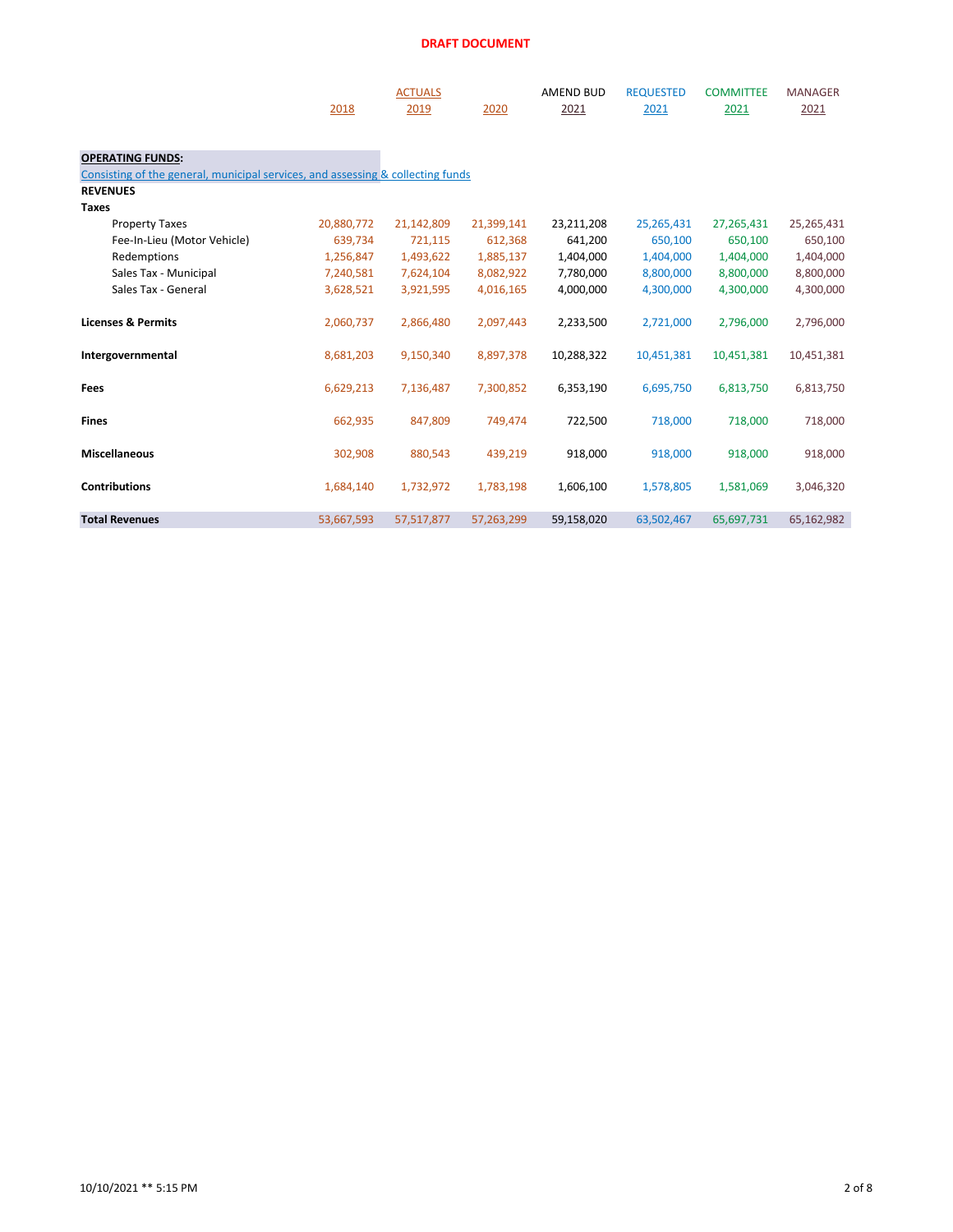|                                      |            | <b>ACTUALS</b> |            | <b>AMEND BUD</b> | <b>REQUESTED</b> | <b>COMMITTEE</b> | <b>MANAGER</b> |
|--------------------------------------|------------|----------------|------------|------------------|------------------|------------------|----------------|
|                                      | 2018       | 2019           | 2020       | 2021             | 2021             | 2021             | 2021           |
| <b>EXPENDITURES</b>                  |            |                |            |                  |                  |                  |                |
| <b>General Government</b>            |            |                |            |                  |                  |                  |                |
| Council                              | 346,844    | 335,351        | 293,696    | 376,600          | 510,800          | 385,800          | 385,800        |
| Administration                       | 1,113,687  | 1,057,375      | 766,264    | 1,057,760        | 927,068          | 1,157,340        | 1,003,655      |
| <b>Economic Development</b>          | 187,840    | 209,763        | 242,574    | 345,450          | 599,197          | 508,571          | 508,571        |
| <b>Financial Administration</b>      |            | 106,897        | 579,080    | 731,900          | 838,775          | 836,775          | 836,775        |
| <b>Public Engagement</b>             |            |                | 224,625    | 275,170          | 407,980          | 343,069          | 343,069        |
| <b>Public Lands</b>                  |            |                |            |                  | 588,600          | 584,500          | 584,500        |
| <b>Sub-Total Administration</b>      | 1,648,372  | 1,709,386      | 2,106,239  | 2,786,880        | 3,872,420        | 3,816,055        | 3,662,370      |
| Auditor                              | 517,097    | 306,051        | 183,502    | 392,600          | 506,821          | 410,370          | 410,370        |
| Clerk                                | 342,496    | 356,010        | 362,281    | 371,150          | 420,783          | 420,783          | 420,783        |
| Elections                            | 144,961    | 61,841         | 202,016    | 100,075          | 212,865          | 207,865          | 207,865        |
| Treasurer                            | 362,425    | 386,992        | 361,370    | 377,500          | 394,300          | 394,300          | 394,300        |
| Recorder                             | 633,530    | 695,116        | 724,059    | 858,355          | 839,636          | 827,135          | 827,135        |
| Attorney                             | 1,903,592  | 2,066,547      | 2,370,314  | 2,379,194        | 2,667,675        | 2,636,710        | 2,696,710      |
| Assessor                             | 927,226    | 988,439        | 963,413    | 1,053,745        | 1,216,385        | 1,097,660        | 1,097,660      |
| Motor Vehicle                        | 238,398    | 254,372        | 259,125    | 273,900          | 284,800          | 284,800          | 284,800        |
| <b>Justice Court</b>                 | 488,879    | 541,031        | 513,276    | 555,600          | 578,938          | 578,940          | 578,940        |
| Public Defender                      | 258,665    | 304,276        | 324,119    | 327,000          | 327,960          | 327,960          | 327,960        |
| <b>Community Devlpmt</b>             | 475,029    | 508,281        | 505,561    | 555,800          | 651,060          | 584,550          | 584,550        |
| Planning & Zoning                    | 917,524    | 1,079,787      | 1,080,231  | 1,405,500        | 1,426,520        | 1,415,120        | 1,415,120      |
| <b>Building Inspection</b>           | 1,035,133  | 1,085,012      | 1,089,571  | 1,141,900        | 1,484,850        | 1,340,850        | 1,340,850      |
| <b>Sub-Total Community Devlpmt</b>   | 2,427,686  | 2,673,080      | 2,675,363  | 3,103,200        | 3,562,430        | 3,340,520        | 3,340,520      |
| <b>Total General Government</b>      | 9,893,326  | 10,343,140     | 11,045,076 | 12,579,199       | 14,885,013       | 14,343,098       | 14,249,413     |
|                                      | 6.98%      | 4.55%          | 6.79%      | 13.89%           | 34.77%           | 29.86%           | 29.01%         |
| <b>Public Safety</b>                 |            |                |            |                  |                  |                  |                |
| Administration                       | 935,843    | 1,047,099      | 1,256,719  | 1,248,850        | 1,320,100        | 1,315,600        | 1,315,600      |
| Patrol                               | 3,118,897  | 3,797,849      | 3,795,720  | 4,182,074        | 5,326,259        | 4,215,286        | 4,215,280      |
| Special Ops/School Resource          | 431,907    | 349,355        | 327,944    | 498,700          | 664,838          | 517,590          | 517,590        |
| Criminal Investigations              | 953,135    | 945,239        | 1,630,950  | 1,400,100        | 1,728,752        | 1,428,982        | 1,428,985      |
| Major Crimes Unit                    | 681,293    | 852,500        | 774        |                  |                  | 50,000           | 50,000         |
| JRI/Probation & Parole               | 373,757    | 95,709         | 42,085     | 410,250          | 532,940          | 414,875          | 414,880        |
| Event Security/Special Events/Forest | 198,805    | 79,564         | 32,498     | 133,700          | 373,500          | 337,500          | 337,500        |
| <b>Restricted Reserves</b>           | 23,061     | 83,990         | 33,116     | 95,500           | 89,500           | 86,460           | 86,460         |
| <b>Compliance Services</b>           | 214,356    | 77,219         | 1,669      | 324,000          | 126,500          | 126,500          | 126,500        |
| Sub-Total Law Enforcement            | 6,931,053  | 7,328,524      | 7,121,476  | 8,293,174        | 10,162,389       | 8,492,793        | 8,492,795      |
| Corrections                          | 3,083,554  | 3,417,174      | 3,275,918  | 3,723,364        | 3,769,326        | 3,596,260        | 3,596,260      |
| Jail Kitchen                         | 418,977    | 477,013        | 308,558    | 469,050          | 533,050          | 508,050          | 508,050        |
| <b>Court Security</b>                | 1,105,711  | 1,184,450      | 1,202,308  | 1,253,200        | 1,336,200        | 1,303,200        | 1,303,200      |
| Communications                       | 1,622,069  | 1,757,494      | 1,557,448  | 1,893,600        | 2,062,971        | 2,034,970        | 2,034,970      |
| E-911                                | 343,942    | 297,644        |            | 508,500          | 564,300          | 564,300          | 564,300        |
| Search & Rescue                      | 104,850    | 142,811        | 231,252    | 202,900          | 276,350          | 264,350          | 264,350        |
| <b>Sub-Total Elected Sheriff</b>     | 13,610,156 | 14,605,110     | 13,696,959 | 16,343,788       | 18,704,587       | 16,763,923       | 16,763,925     |
| Animal Control                       | 553,870    | 525,001        | 526,272    | 577,300          | 606,531          | 616,030          | 616,030        |
| No Summit Ambulance                  | 379,000    | 6,000          | 6,000      | 389,253          | 1,092,183        | 631,623          | 379,000        |
| So Summit Ambulance                  | 371,000    | 8,000          | 8,000      | 389,253          | 1,078,003        | 617,443          | 367,000        |
| PC Ambulance                         | 2,021,000  | 2,046,000      | 2,074,476  | 2,035,190        | 2,025,190        | 2,025,190        | 2,021,000      |
| <b>Emergency Services</b>            | 106,110    | 121,940        | 109,198    | 140,200          | 142,535          | 142,555          | 142,555        |
| Fire Warden                          | 33,859     | 32,950         | 36,968     | 47,894           | 111,034          | 107,434          | 107,434        |
| <b>Total Public Safety</b>           | 17,074,994 | 17,345,001     | 16,457,874 | 19,922,878       | 23,760,063       | 20,904,198       | 20,396,944     |
|                                      | 4.44%      | 1.58%          | $-5.11%$   | 21.05%           | 44.37%           | 27.02%           | 23.93%         |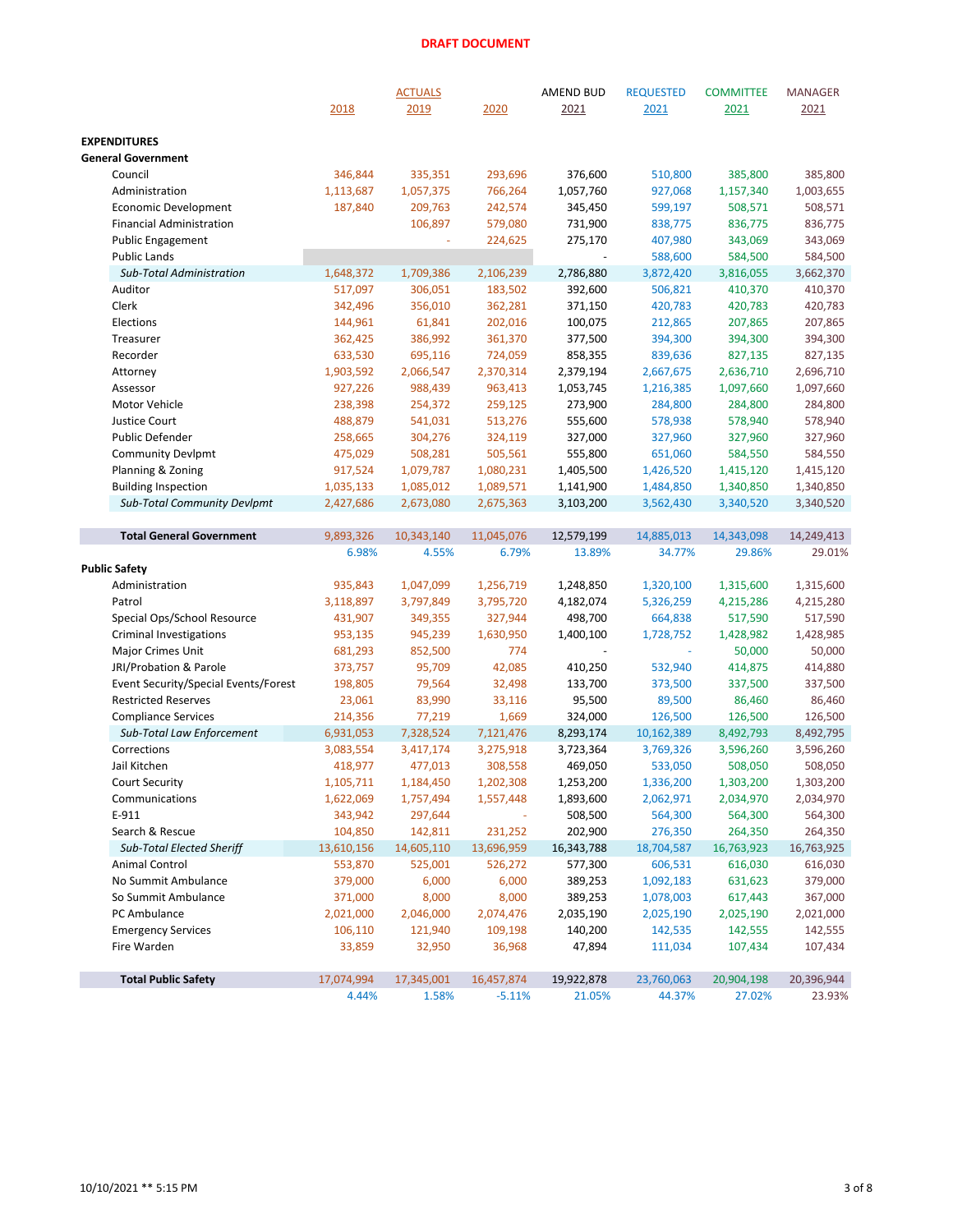|                                   |           | <b>ACTUALS</b> |           | AMEND BUD | <b>REQUESTED</b> | <b>COMMITTEE</b> | <b>MANAGER</b> |
|-----------------------------------|-----------|----------------|-----------|-----------|------------------|------------------|----------------|
|                                   | 2018      | 2019           | 2020      | 2021      | 2021             | 2021             | 2021           |
| <b>Public Works</b>               |           |                |           |           |                  |                  |                |
| Administration & Shop             | 848,970   | 1,261,506      | 1,147,408 | 1,026,550 | 1,157,530        | 1,207,530        | 1,182,530      |
| Class B Roads                     | 1,377,786 | 1,324,462      | 1,164,757 | 1,462,000 | 1,745,500        | 1,745,500        | 1,745,500      |
| <b>County Roads</b>               | 2,038,535 | 2,134,937      | 1,734,859 | 1,750,200 | 2,297,500        | 2,167,500        | 2,167,500      |
| <b>Storm Water Management</b>     | 81,144    | 116,466        | 76,757    | 143,300   | 89,800           | 139,800          | 139,800        |
| <b>Weed Control</b>               | 433,626   | 443,051        | 441,436   | 468,400   | 880,856          | 824,980          | 824,980        |
| Engineering                       | 939,285   | 932,960        | 1,100,931 | 1,173,625 | 1,202,370        | 1,119,110        | 1,166,950      |
| Transportation                    | 83,293    | 12,970         | 5,926     | 20,000    |                  |                  |                |
|                                   |           |                |           |           |                  |                  |                |
| <b>Sub-Total Public Works</b>     | 5,802,639 | 6,226,353      | 5,672,073 | 6,044,075 | 7,373,556        | 7,204,420        | 7,227,260      |
|                                   |           |                |           |           |                  |                  |                |
| <b>Waste Collection</b>           | 3,075,014 | 3,313,223      | 2,983,595 | 2,979,564 | 3,179,250        | 3,869,250        | 3,869,250      |
| <b>Total Public Works</b>         | 8,877,653 | 9,539,576      | 8,655,669 | 9,023,639 | 10,552,806       | 11,073,670       | 11,096,510     |
|                                   | 2.64%     | 7.46%          | $-9.27%$  | 4.25%     | 21.92%           | 27.94%           | 28.20%         |
| <b>Government Services</b>        |           |                |           |           |                  |                  |                |
| <b>Risk Management</b>            | 637,448   | 560,498        | 643,603   | 627,300   | 801,875          | 666,800          | 666,800        |
| <b>Information Technology</b>     | 1,305,476 | 1,380,919      | 1,409,316 | 1,598,311 | 1,794,170        | 1,794,170        | 1,794,170      |
| Personnel                         | 490,655   | 498,037        | 476,919   | 509,250   | 568,650          | 524,650          | 524,650        |
| Coalville Area                    | 758,945   | 603,927        | 666,990   | 751,000   | 919,400          | 808,600          | 808,600        |
| Kimball Junction Area             | 129,084   | 174,878        | 148,978   | 247,800   | 251,800          | 243,300          | 243,300        |
| Kamas Area                        | 146,554   | 226,742        | 136,623   | 185,700   | 233,250          | 196,150          | 196,150        |
| Public Works/Animal Shelter       | 93,147    | 106,401        | 96,746    | 215,500   | 293,550          | 191,750          | 191,750        |
| <b>Justice Complex</b>            | 471,498   | 604,700        | 425,900   | 505,600   | 656,600          | 573,100          | 573,100        |
| County Health Center              | 172,909   | 170,052        | 130,610   | 448,950   | 469,113          | 469,113          | 469,113        |
| Parks & Grounds                   | 193,072   | 299,353        | 228,976   | 333,050   | 581,900          | 406,650          | 406,650        |
| <b>Fleet Services</b>             | 17,862    | 16,877         | 11,663    | 15,000    | 19,500           | 19,500           | 19,500         |
| <b>Sub-Total Facilities</b>       | 1,983,071 | 2,202,931      | 1,846,486 | 2,702,600 | 3,425,113        | 2,908,163        | 2,908,163      |
| <b>County Fair</b>                | 437,361   | 405,096        | 144,029   | 430,000   | 581,200          | 571,800          | 571,800        |
| <b>State Fair Exhibit</b>         | 79        |                |           |           |                  |                  |                |
| <b>Special Events</b>             | ÷         | 62,500         |           |           |                  |                  |                |
| <b>NS Youth Recreation</b>        | 35,000    | 25,000         | 20,000    | 10,000    | 15,000           | 10,000           | 5,000          |
| SS Youth Recreation               | 35,000    | 25,000         | 20,000    | 10,000    | 15,000           | 10,000           | 5,000          |
| <b>Basin Recreation</b>           |           | ÷.             | $\omega$  | ÷,        | $\omega$         | ä,               |                |
| Library                           | 1,400,407 | 1,469,748      | 1,377,671 | 1,506,642 | 1,669,643        | 1,573,024        | 1,573,024      |
| History                           | 73,934    | 39,092         | 89,866    | 102,550   | 119,705          | 119,705          | 119,705        |
| <b>USU Extension Services</b>     | 156,354   | 150,446        | 146,307   | 178,435   | 134,435          | 134,435          | 134,435        |
|                                   |           |                |           |           |                  |                  |                |
| <b>Total Government Services</b>  | 6,554,785 | 6,819,267      | 6,174,197 | 7,675,088 | 9,124,791        | 8,312,747        | 8,302,747      |
|                                   | 5.56%     | 4.03%          | $-9.46%$  | 24.31%    | 47.79%           | 34.64%           | 34.47%         |
| <b>Public Health</b>              |           |                |           |           |                  |                  |                |
| Administration                    | 444,080   | 467,396        | 536,776   | 548,400   | 562,900          | 532,604          | 532,604        |
| Personal Health                   | 1,899,397 | 1,994,613      | 2,185,764 | 2,431,458 | 2,292,580        | 2,219,538        | 2,219,538      |
| Early Intervention                | 458,502   | 541,394        | 559,498   | 613,815   | 684,986          | 684,986          | 684,986        |
| <b>Environmental Health</b>       | 649,181   | 729,972        | 715,527   | 749,878   | 754,178          | 754,178          | 754,178        |
| <b>Public Health Preparedness</b> | 179,254   | 202,835        | 130,857   | 240,850   | 253,160          | 253,160          | 253,160        |
| Prevention                        | 694,929   | 570,082        | 655,120   | 894,316   | 1,101,713        | 1,101,713        | 1,101,713      |
| <b>Mental Health</b>              | 1,043,025 | 1,042,820      | 1,260,157 | 1,407,190 | 1,493,784        | 1,493,784        | 1,493,784      |
| Sustainability                    | 170,575   | 229,728        | 171,309   | 185,310   | 357,533          | 324,865          | 324,865        |
| <b>Total Public Health</b>        | 5,538,942 | 5,778,841      | 6,215,009 | 7,071,217 | 7,500,833        | 7,364,828        | 7,364,828      |
|                                   | 4.74%     | 4.33%          | 7.55%     | 13.78%    | 20.69%           | 18.50%           | 18.50%         |
|                                   |           |                |           |           |                  |                  |                |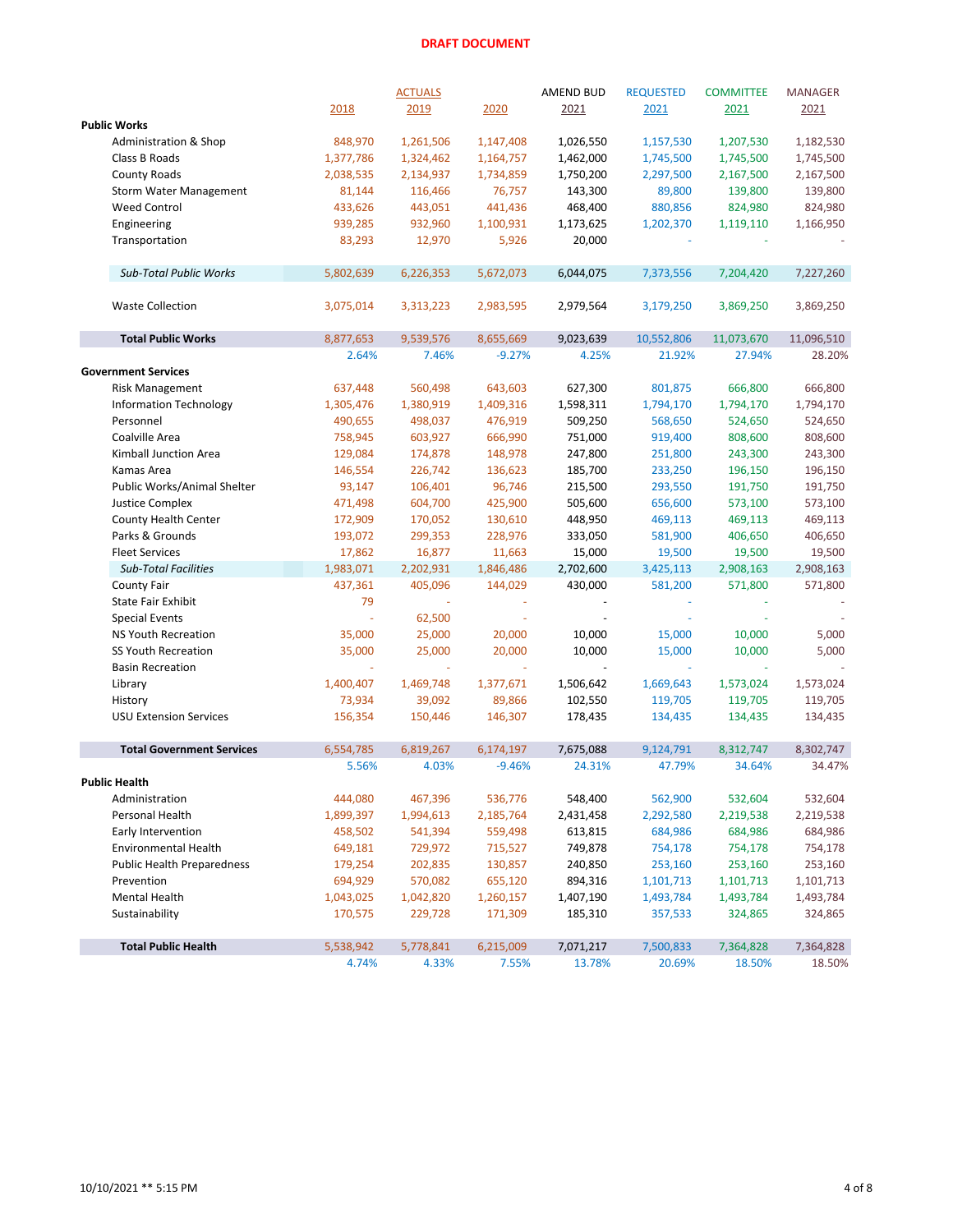|                                |            | <b>ACTUALS</b> |            | AMEND BUD  | <b>REQUESTED</b> | <b>COMMITTEE</b> | <b>MANAGER</b> |
|--------------------------------|------------|----------------|------------|------------|------------------|------------------|----------------|
|                                | 2018       | 2019           | 2020       | 2021       | 2021             | 2021             | 2021           |
| <b>Other Departments</b>       |            |                |            |            |                  |                  |                |
| Television                     | 147,460    | 139,637        | 151,461    | 114,000    | 150,500          | 150,500          | 150,500        |
| Non-Departmental               | 575,951    | 698,141        | 537.146    | 544.000    | 559,000          | 524,000          | 524,000        |
| Contributions                  | 258,928    | 328,213        | 213,452    | 279,300    | 284,600          | 284,600          | 284,600        |
| To Other Funds                 | 262.746    | 25,000         | ۰          | 516,100    |                  |                  | 62,600         |
| Miscellaneous                  | 695,548    | 264,677        | 179.697    | 1,432,600  | 1,823,390        | 2.740.090        | 2,730,840      |
| <b>Total Other Departments</b> | 1,940,633  | 1,455,669      | 1,081,756  | 2,886,000  | 2,817,490        | 3,699,190        | 3,752,540      |
|                                | 41.86%     | $-24.99%$      | $-25.69%$  | 166.79%    | 160.46%          | 241.96%          | 246.89%        |
| <b>Total Operating Funds</b>   | 49,880,333 | 51,281,493     | 49,629,580 | 59,158,021 | 68,640,996       | 65,697,731       | 65,162,982     |
|                                | 5.88%      | 2.81%          | $-3.22%$   | 19.20%     | 38.31%           | 32.38%           | 31.30%         |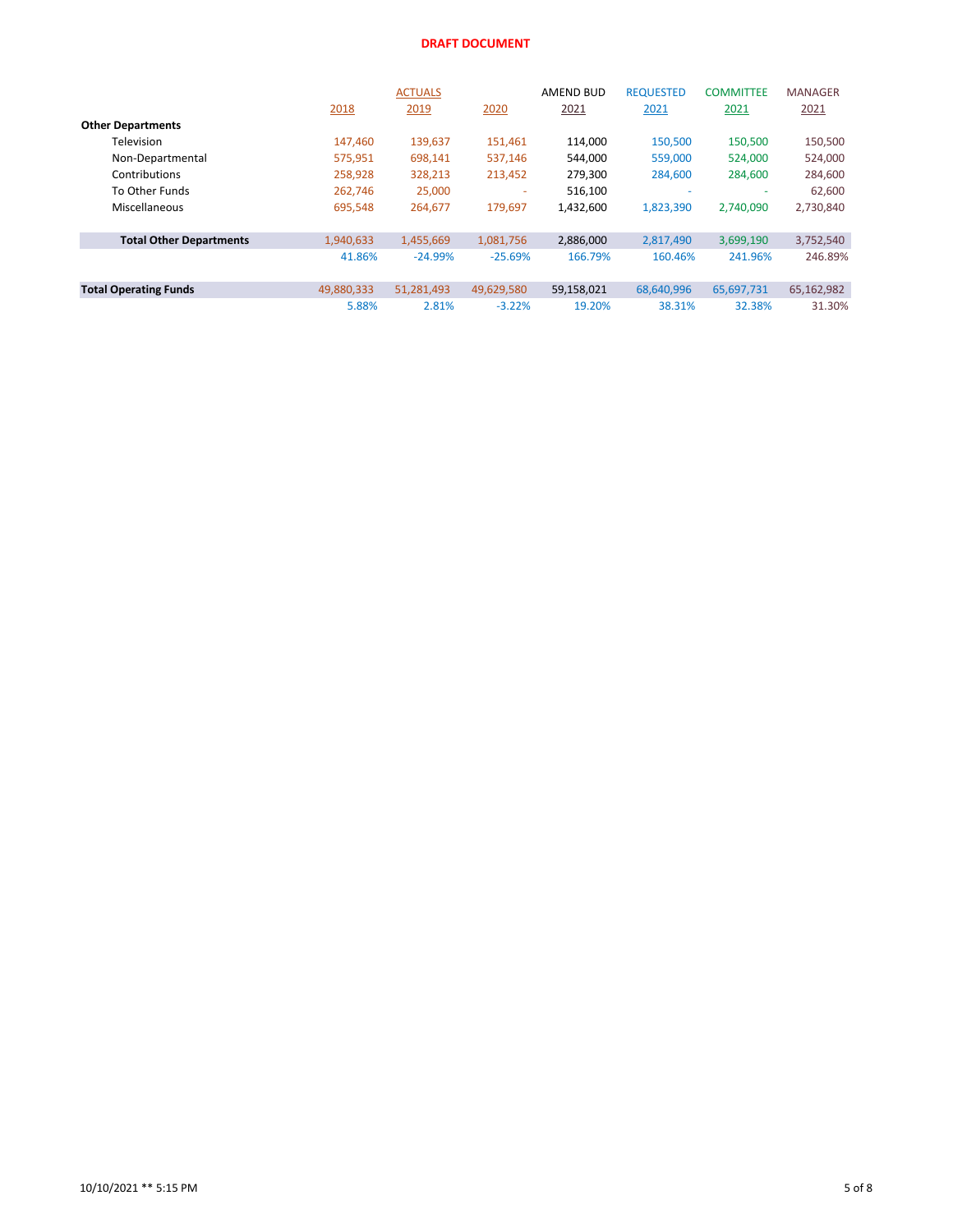|                                          |            | <b>ACTUALS</b> |            | AMEND BUD  | <b>REQUESTED</b> | <b>COMMITTEE</b> | <b>MANAGER</b> |
|------------------------------------------|------------|----------------|------------|------------|------------------|------------------|----------------|
|                                          | 2018       | 2019           | 2020       | 2021       | 2021             | 2021             | 2021           |
| <b>CAPITAL IMPROVEMENTS</b>              |            |                |            |            |                  |                  |                |
| <b>Revenues</b>                          |            |                |            |            |                  |                  |                |
| <b>Property Taxes</b>                    | 3,007,302  | 2,935,802      | 3,277,068  | 2,574,847  | 1,901,127        | 1,901,127        | 1,901,127      |
| Sales Taxes                              | 4,777,230  | 6,838,420      | 7,144,572  | 5,575,000  | 5,900,000        | 5,900,000        | 5,900,000      |
| Intergovernmental                        | 626,093    | 1,331,964      | 691,294    | 500,000    | 2,754,500        | 2,754,500        | 2,754,500      |
| Other                                    | 822,444    | 279,595        | 120,687    | 18,050,000 | 50,000           | 3,550,000        | 3,550,000      |
| Contributions                            | 4,529,987  | 1,830,781      | 6,223,475  | 8,139,754  | 5,162,300        | 9,205,696        | 9,205,696      |
| <b>Total Revenues</b>                    | 13,763,056 | 13,216,561     | 17,457,095 | 34,839,601 | 15,767,927       | 23,311,323       | 23,311,323     |
| <b>Expenses</b>                          |            |                |            |            |                  |                  |                |
| <b>Transportation Projects</b>           | 6,786,565  | 10,297,983     | 3,284,250  | 19,366,643 | 13,929,300       | 13,929,300       | 13,929,300     |
| Roads Maintain & Capacity                | 770,694    | 5,629,952      | 3,286,813  | 5,841,000  | 6,478,000        | 6,478,000        | 6,478,000      |
| <b>Facility Projects</b>                 | 5,216,729  | 33,927         | 304,458    | 512,000    | 445,473          | 220,473          | 220,473        |
| <b>Debt Service Payments</b>             | 1,038,569  | 1,013,870      | 1,018,112  | 2,729,550  | 2,683,550        | 2,683,550        | 2,683,550      |
| <b>Bond reserves for future projects</b> |            |                |            |            |                  |                  |                |
| <b>Total Expenses</b>                    | 13,812,556 | 16,975,733     | 7,893,633  | 28,449,193 | 23,536,323       | 23,311,323       | 23,311,323     |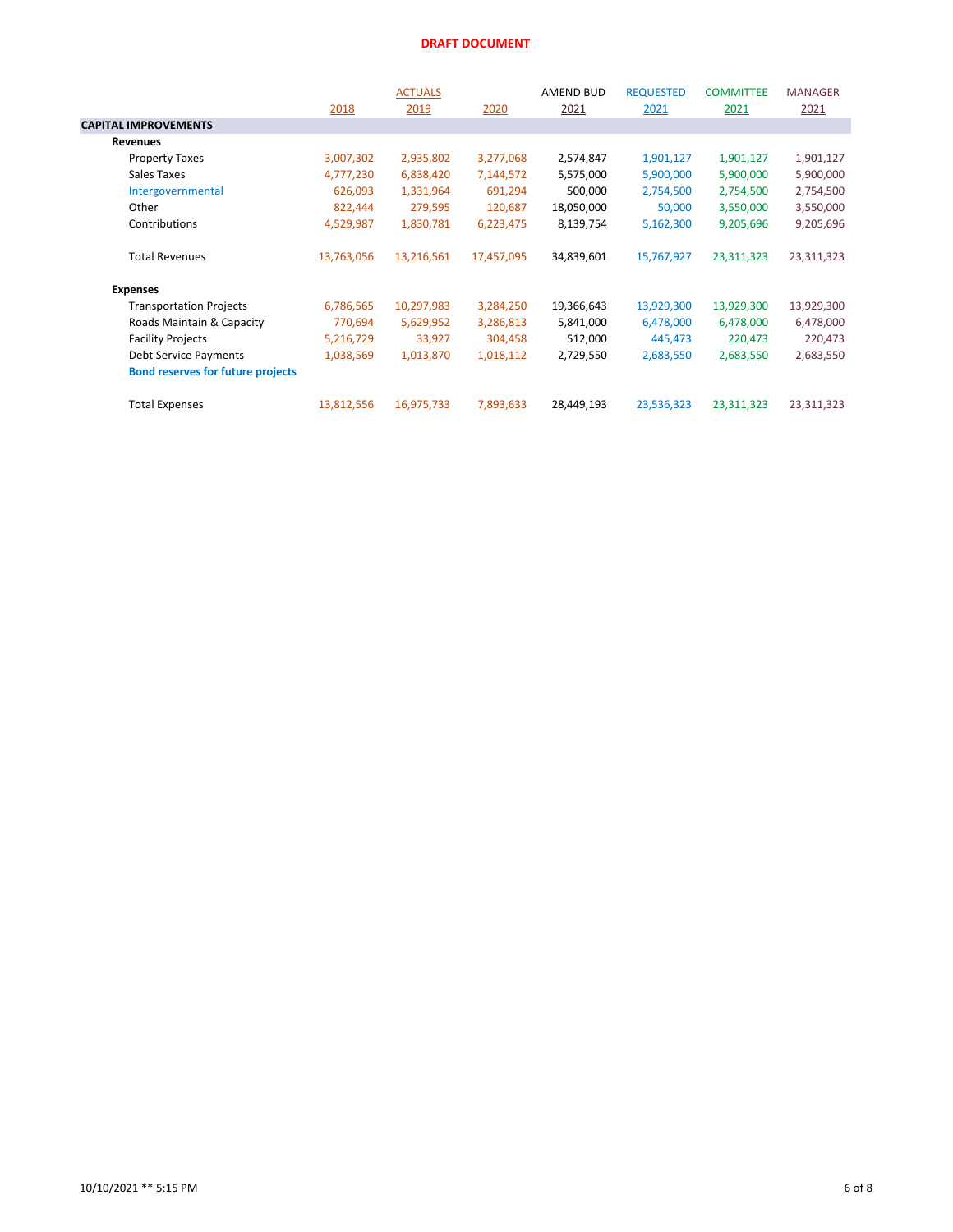|                                   | 2018       | <b>ACTUALS</b><br>2019 | 2020       | <b>AMEND BUD</b><br>2021 | <b>REQUESTED</b><br>2021 | <b>COMMITTEE</b><br>2021 | <b>MANAGER</b><br>2021 |
|-----------------------------------|------------|------------------------|------------|--------------------------|--------------------------|--------------------------|------------------------|
| <b>SPECIAL REVENUE FUNDS</b>      |            |                        |            |                          |                          |                          |                        |
| <b>Revenues</b>                   |            |                        |            |                          |                          |                          |                        |
| <b>Transient Room Tax</b>         | 10,147,048 | 11,576,334             | 9,888,144  | 10,300,000               | 11,750,000               | 11,750,000               | 11,750,000             |
| <b>Restaurant Tax</b>             | 3,200,189  | 3,441,430              | 3,178,732  | 3,280,000                | 3,190,000                | 3,190,000                | 3,190,000              |
| Arts & Recreation Tax             | 2,000,533  | 2,183,440              | 2,074,824  | 1,980,000                | 2,310,000                | 2,310,000                | 2,310,000              |
| Service Area #6                   | 1,143,667  | 1,133,783              | 1,137,871  | 1,255,261                | 1,253,000                | 1,403,176                | 1,403,176              |
| Service Area #8                   | 846,903    | 769,601                | 780,844    | 976,113                  | 795,500                  | 795,500                  | 795,500                |
| <b>Wildland Fire Service Area</b> | 106,521    | 102,143                | 100,642    | 82,780                   | 89,780                   | 89,780                   | 89,780                 |
| Service Area #1                   | 558,608    | 558,608                | 558,608    | 600,000                  | 850,000                  | 850,000                  | 850,000                |
| <b>Transit District</b>           | 7,533,567  | 13,536,075             | 12,883,269 | 13,090,000               | 13,420,000               | 13,420,000               | 13,420,000             |
| Landifll Enterprise               | 1,903,286  | 1,772,934              | 1,943,294  | 1,950,000                | 1,900,000                | 2,000,000                | 2,000,000              |
| <b>Expenses</b>                   |            |                        |            |                          |                          |                          |                        |
| <b>Transient Room Tax</b>         | 10,508,429 | 17,438,197             | 7,361,612  | 10,300,000               | 11,750,000               | 11,750,000               | 11,750,000             |
| <b>Restaurant Tax</b>             | 6,910,990  | 2,878,773              | 3,071,159  | 3,590,000                | 3,190,000                | 3,190,000                | 3,190,000              |
| Arts & Recreation Tax             | 1,415,409  | 2,210,114              | 1,498,026  | 1,980,000                | 2,310,000                | 2,310,000                | 2,310,000              |
| Service Area #6                   | 1,242,096  | 1,458,849              | 1,241,683  | 1,255,261                | 1,555,176                | 1,403,176                | 1,403,176              |
| Service Area #8                   | 538,226    | 760,211                | 808,169    | 976,113                  | 794,706                  | 795,500                  | 795,500                |
| Wildland Fire Service Area        | 30,336     | 35,573                 | 36,626     | 82,780                   | 44,234                   | 89,780                   | 89,780                 |
| Service Area #1                   | 88,337     | 50                     | 196,065    | 600,000                  | 850,000                  | 850,000                  | 850,000                |
| <b>Transit District</b>           | 7,994,901  | 8,980,033              | 4,409,736  | 13,090,000               | 13,420,000               | 13,420,000               | 13,420,000             |
| Landifll Enterprise               | 1,438,602  | 2,039,923              | 1,904,938  | 1,950,000                | 1,957,400                | 2,000,000                | 2,000,000              |
|                                   |            |                        |            |                          |                          |                          |                        |